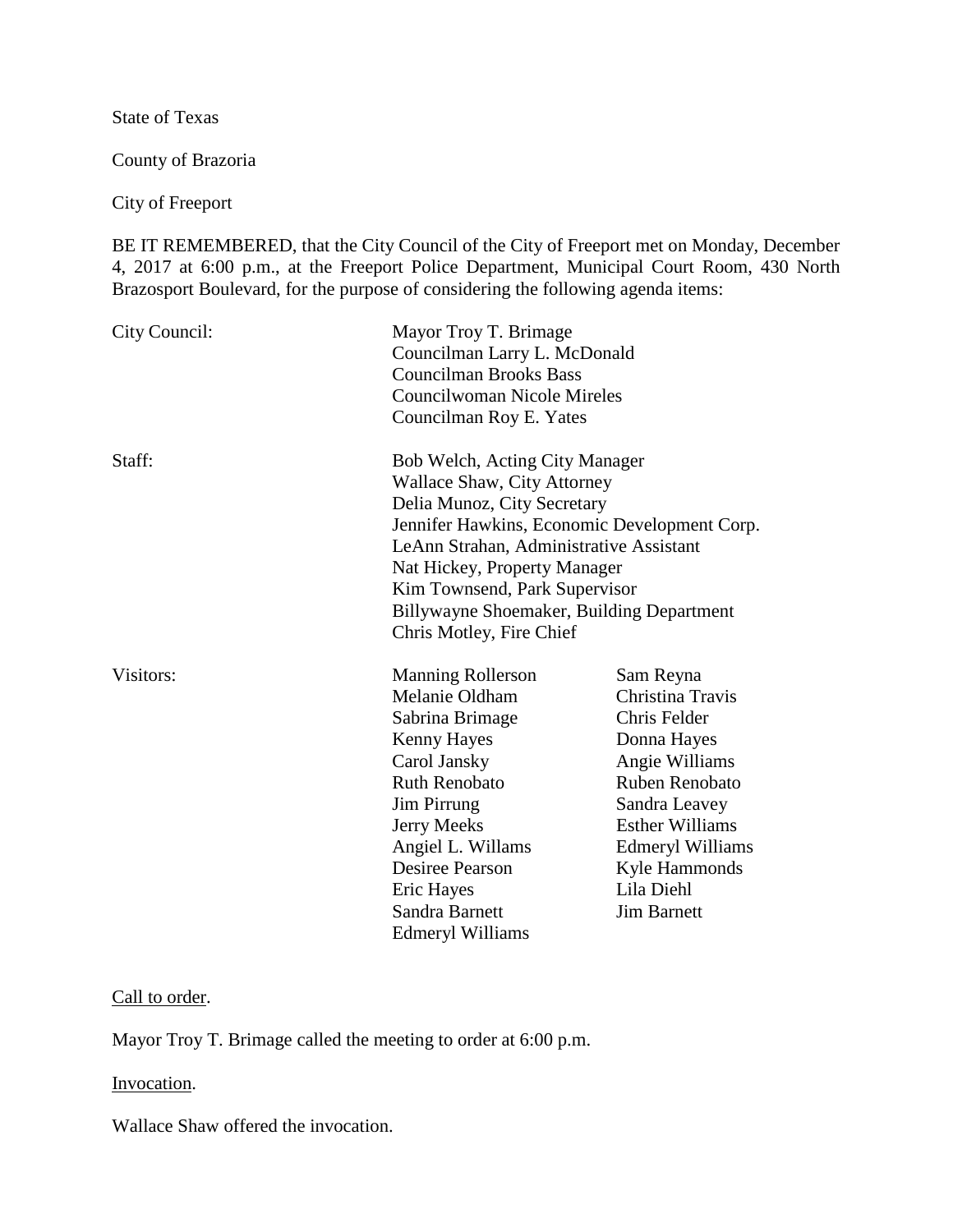# Pledge of Allegiance.

Mayor Troy T. Brimage led the Pledge of Allegiance.

## Attending citizens and their business.

Manning Rollerson complained that in 2002 he requested permits to reroof, leveling and remodeling and later his house was condemned and demolished.

### Consideration of approving the minutes of the November 20, 2017, Council Meeting.

On a motion by Councilwoman Mireles, seconded by Councilman McDonald, with all present voting "Aye", Council unanimously approved the minutes of November 20, 2017 Council Meeting.

Consideration of approving Resolution No. 2017-2533 authorizing the Mayor and City Secretary to execute and attest, respectively, and the Mayor to acknowledge and deliver to the Texas Department of Transportation a temporary construction easement for the use of Lot 2, Block 30, Freeport Texas.

On a motion by Councilman Bass, seconded by Councilman McDonald, with all present voting "Aye", Council unanimously approved Resolution No. 2017-2533 authorizing the Mayor and City Secretary to execute and attest, respectively, and the Mayor to acknowledge and deliver to the Texas Department of Transportation a temporary construction easement for the use of Lot 2, Block 30, Freeport Texas.

Consideration of approving and signing a replat; A Standard Land Survey of North 3 Acres out of Lot 12, Block 7, Bastrop Bayou Acres.

On a motion by Councilman McDonald, seconded by Councilwoman Mireles, with all present voting "Aye", Council unanimously approved signing a replat for Standard Land Survey of North 3 Acres out of Lot 12, Block 7, Bastrop Bayou Acres.

Consideration of approving and signing a replat; A Standard Land Partition Survey of Leobardo Ramirez, Et Ux., 1.003 Acres Jared E. Groce 5 League Grant, Abstract 66, Brazoria County, Texas.

On a motion by Councilman McDonald, seconded by Councilman Bass, with all present voting "Aye", Council unanimously approved signing a replat for Standard Land Partition Survey of Leobardo Ramirez, Et Ux., 1.003 Acres Jared E. Groce 5 League Grant, Abstract 66, Brazoria County, Texas.

Consideration of approving and signing a replat; Hampil-Charlton River Estates 0.737 Acre – 3 Lots, Amended Plat Lots 12, 13, and 14, Block 2 Hampil-Charlton Bernard River Estates, Brazoria County, Texas.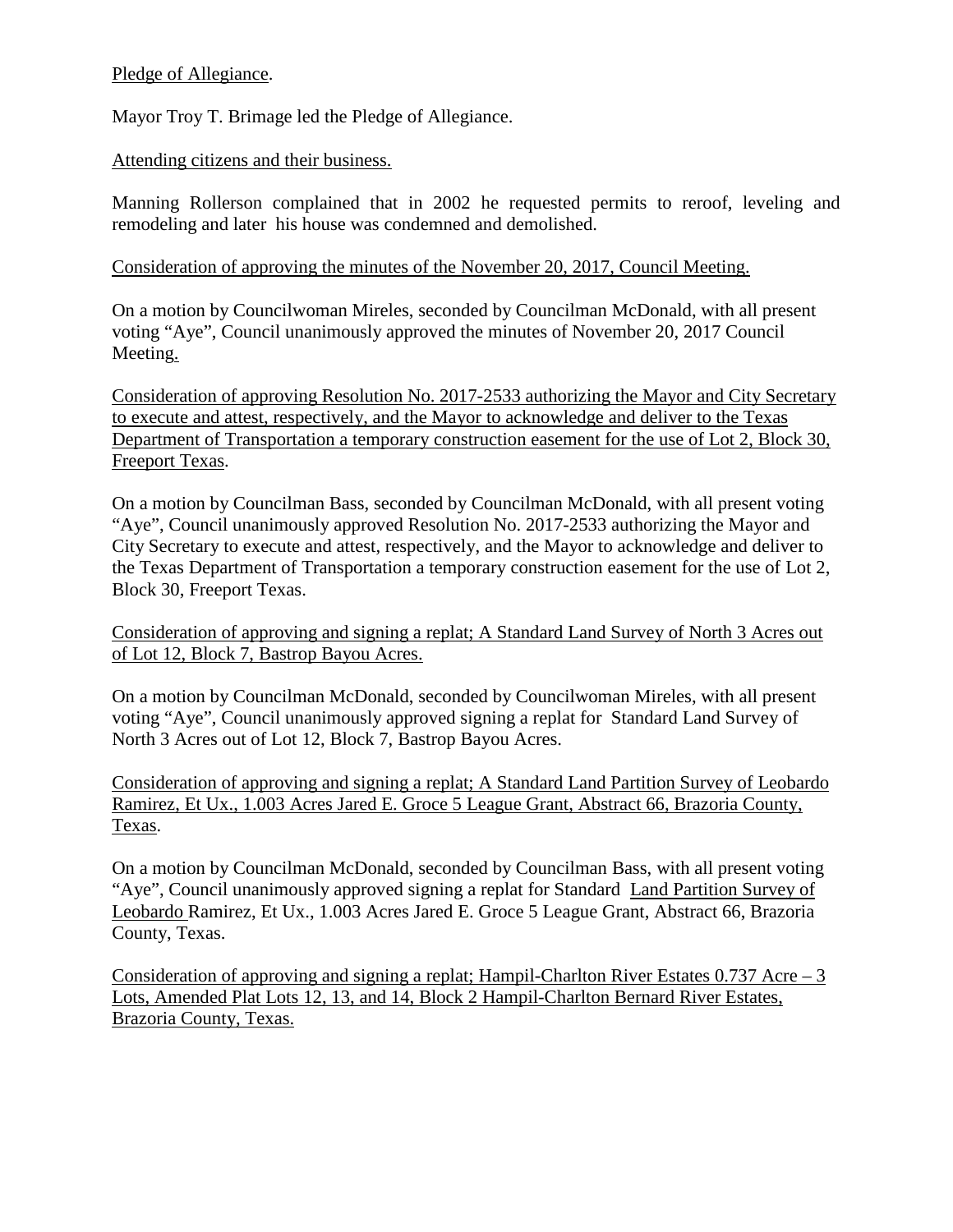On a motion by Councilman McDonald, seconded by Councilman Bass, with all present voting "Aye", Council unanimously approved signing a replat for Hampil-Charlton River Estates 0.737 Acre – 3 Lots, Amended Plat Lots 12, 13, and 14, Block 2 Hampil-Charlton Bernard River Estates, Brazoria County, Texas.

Consideration of approving and signing a replat; Hanson Subdivision 24.75 Acres – 2 Lots County Road 605, Angleton Texas; a replat of a 24.75 Acre Tract out of a called 214.820 Acre Tract out of the Otto Eberspacher Estate out of Blocks 10 and 12 of the Cochran and McCluer Subdivision in the Jared E. Groce 5 Leagues Grant, Abstract 66, Brazoria County.

On a motion by Councilman McDonald, seconded by Councilman Bass, with all present voting "Aye", Council unanimously approved signing a replat for Hanson Subdivision 24.75 Acres – 2 Lots County Road 605, Angleton Texas; a replat of a 24.75 Acre Tract out of a called 214.820 Acre Tract out of the Otto Eberspacher Estate out of Blocks 10 and 12 of the Cochran and McCluer Subdivision in the Jared E. Groce 5 Leagues Grant, Abstract 66, Brazoria County.

Consideration of approving and signing a replat; Coffey Subdivision 5.99 Acres – 2 Lots, A Subdivision of Lots 6 and 12, Block B, Port-Au-Prince Subdivision, Brazoria County, Texas, according to the Plat of Port-Au-Prince Subdivision recorded in Volume 15, Pages 145-146 of the Plat Records of Brazoria County, Texas.

On a motion by Councilman McDonald, seconded by Councilman Bass, with all present voting "Aye", Council unanimously approved signing a replat for Coffey Subdivision 5.99 Acres  $-2$ Lots, A Subdivision of Lots 6 and 12, Block B, Port-Au-Prince Subdivision, Brazoria County, Texas, according to the Plat of Port-Au-Prince Subdivision recorded in Volume 15, Pages 145- 146 of the Plat Records of Brazoria County, Texas.

# Consideration of cancelling December 18, 2017 & January l, 2018 Council Meetings.

On a motion by Councilman Bass, seconded by Councilwoman Mireles, with all present voting "Aye", Council unanimously approved to retain December 18, 2017 as a meeting date in case agenda items need to considered and cancel January l, 2018 meeting.

### Consideration of taking action on any item discussed in Executive Session.

Mayor Troy T. Brimage reconvened the Open Session at 7:14 p.m.

(no motion taken)

Work Session:

Mayor Troy T. Brimage announcements and comments.

Mayor Troy T. Brimage reported that the ramp to the Council Chambers needed attention and had been repaired. The lights at the park look good and thanked the staff for their work. The alleys between  $5<sup>th</sup>$  and  $6<sup>th</sup>$  Street are repaired. The sidewalk off Broad Street and Mesquite Street are repaired. He addressed issues with Eric Hayes and Jones Road. He reported that the pumps failed when the heavy rain came in. There was problems with the self starters and breakers and apologize to the "Hayes" for water in their home. He met with staff today on this issue. There will be an electronic notification installed to notify the directors and supervisors.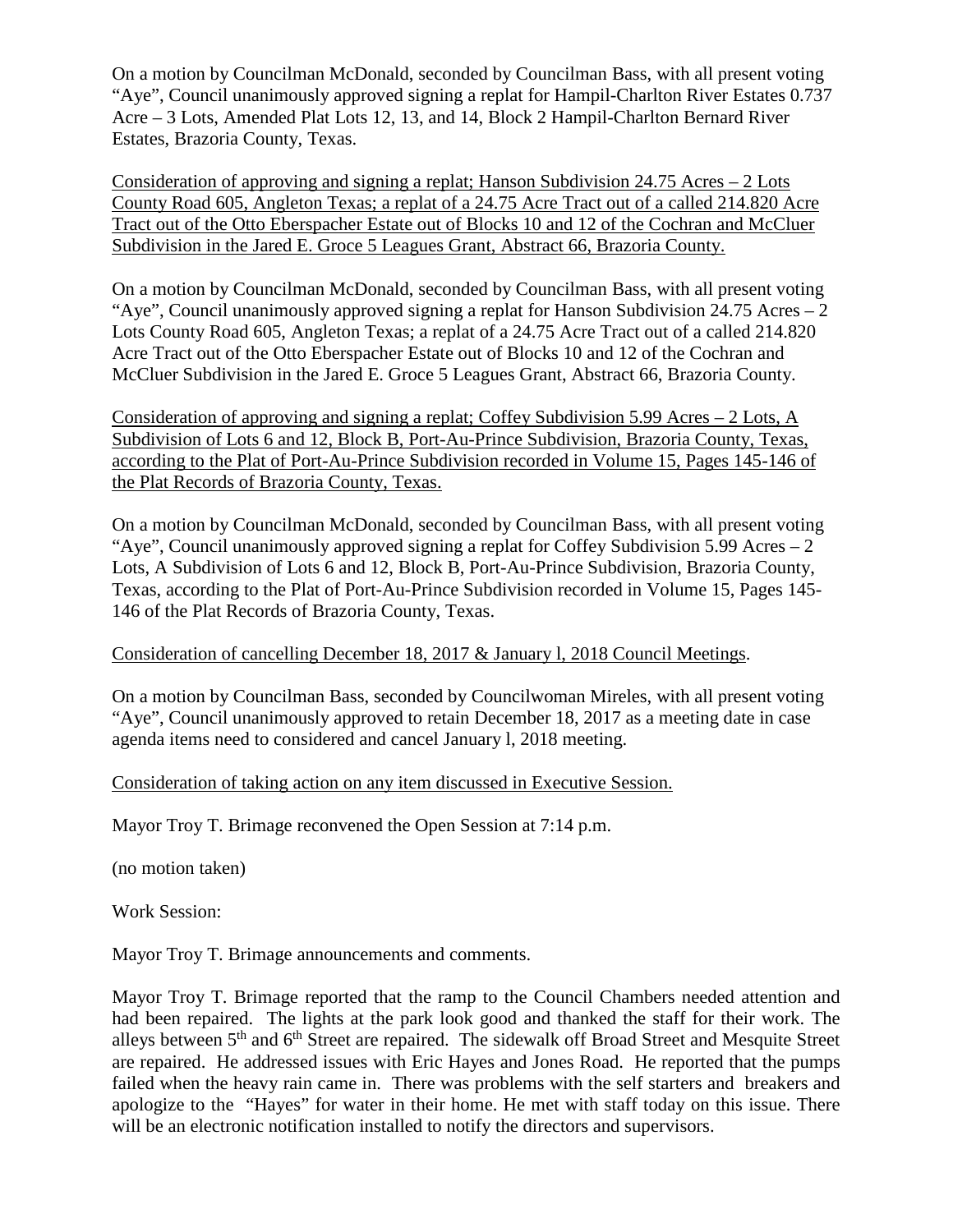He thanked the Police Department and the Fire Department for their quick response to a turkey fire in a garage.

## Councilman McDonald Ward A announcements and comments.

Councilman McDonald thanked the Parks Department for the installation of Christmas lights at the entrance of the City and the Municipal Park. He has been observing the alleyway being redone and they are doing a great job.

#### Councilman Bass Ward B announcements and comments.

Councilman Bass had a request from a board member to have more police present in school zones to slow traffic down. He asked for a timeline on the alley infrastructure. He received a complaint from a resident that their neighbors are parking in front of their house and keeps their trash from being picked up. Chief Garivey asked for the information so he could address the issue.

#### Councilwoman Mireles Ward C announcements and comments.

Councilwoman Mireles thanked the Parks Department for the Christmas lights and appreciates all the hard work that it takes to hang lights. She reports that they are working on Jones Road and the side street from her house has culverts in the ditch that cannot be seen and needs cleaning. Councilwoman Mireles attended Blue Santa at River Place and reported that it was a successful event.

#### Councilman Yates Ward D announcements and comments.

Councilman Yates stated that the Christmas lights look terrific. He is highly disappointed at the detention pond at Domino Pizza. He is also disappointed that plastic bags will not be accepted at the Recycle Center. He asked Melanie Oldham to research the disposal of plastic bags. Billywayne Shoemaker commented that the plastic jams up the machinery. He also is disappointed on the roughness of State Highway 288 and suggested that we all email our Representative Dennis Bonne for assistance.

#### Updates on current infrastructure.

Mayor Troy T. Brimage addressed this in comments.

Executive Session:

Mayor Troy T. Brimage opened the Executive Session at 6:25 p.m.

Section 551.071, Government Code

Consultation with City Attorney concerning pending or contemplated litigation, settlement offers or other matters in which his duty to the City Council under the Texas Disciplinary Rules of Professional Conduct of the State Bar of Texas clearly conflicts with Chapter 551, Government Code, to-wit: